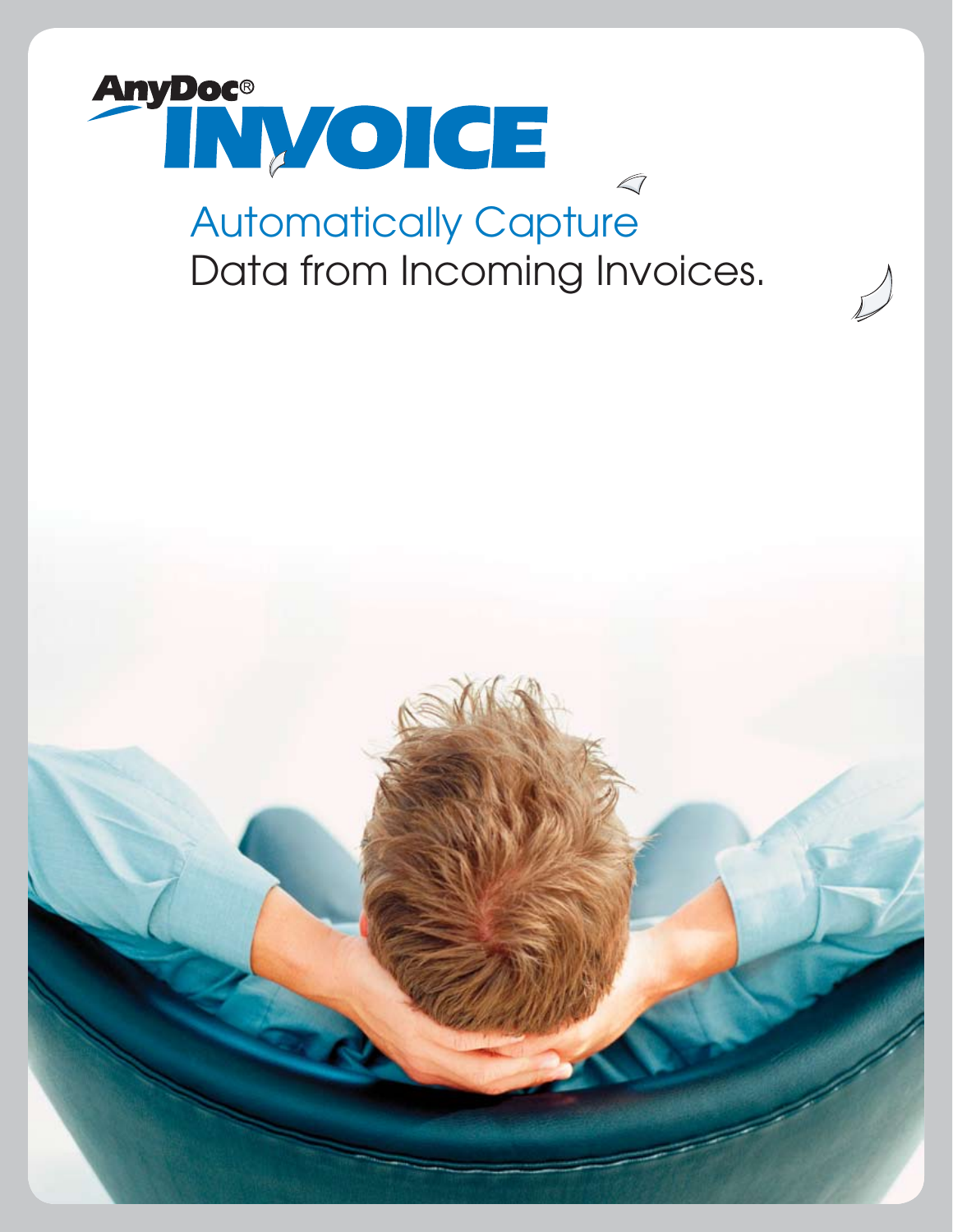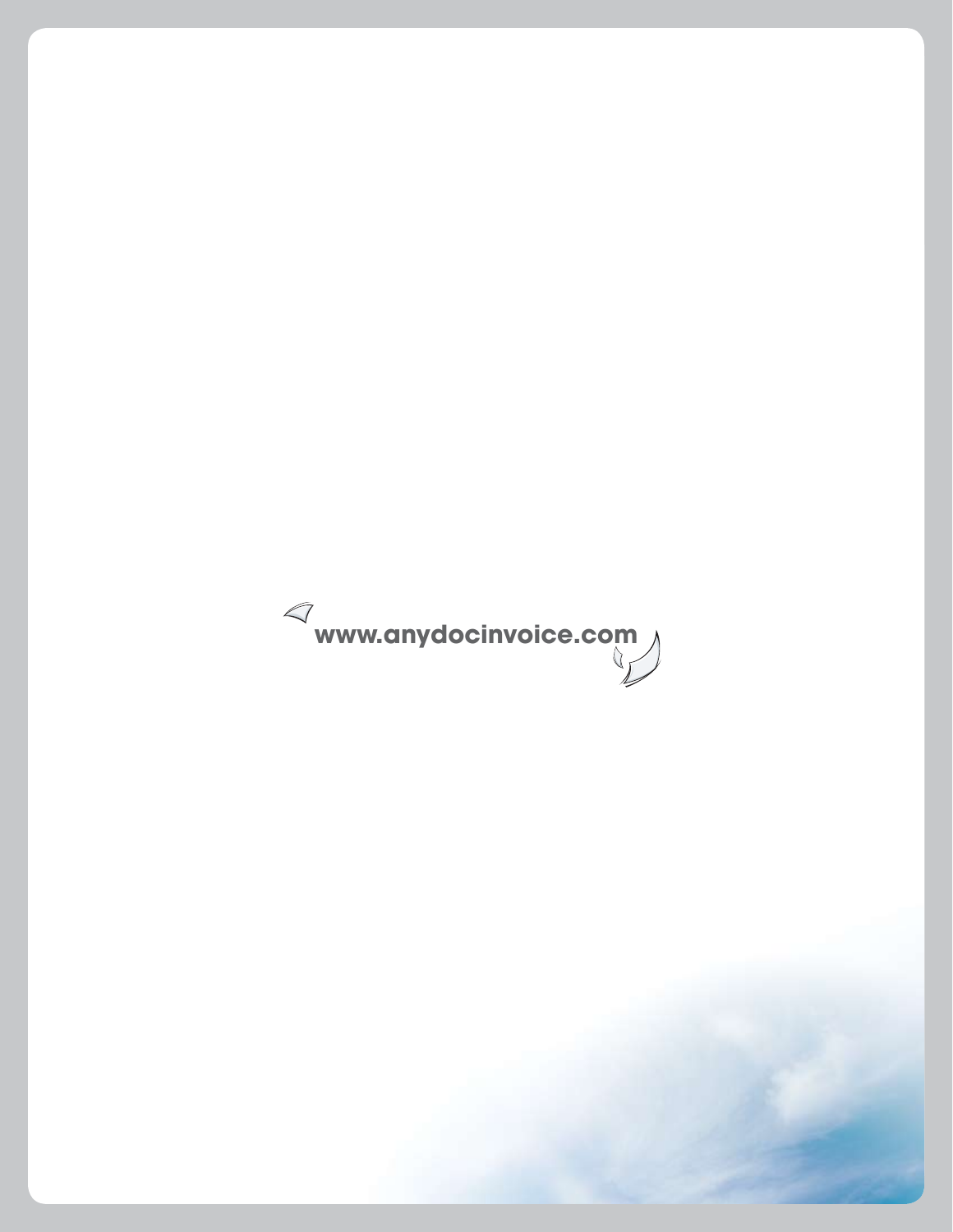## Automatic data capture and processing. And automatic improvements in costs and productivity.

**Today's competitive environment requires it:** successful companies must get everything they can from every business function. The accounts payable department is no exception and automation can help companies capture "invisible"  $A/P$  efficiencies. Usually,  $A/P$  invoices are delivered to a central location, often the company mail room. Even in geographically dispersed organizations, remote locations normally mail invoices to corporate for payment. And mailing invoices creates unnecessary costs, slows processing and creates the risk of losing invoices in the process. **!**

Upon arrival, the invoice is opened and sorted for delivery to a specific individual—creating another labor expense. Next, the accounts payable employee reviews the invoice and manually enters the data from the invoice into the accounting system. Manual data entry is a large hidden labor cost, as the process is usually distributed across a department and is not any one individual's full-time job.



After data entry, the invoice is usually copied (creating another expense) and the document is routed for review and approval. Upon return to the A/P department, the document is filed in a cabinet (at additional labor expense) for future retrieval. Document retrieval represents another expense—even if the document is filed properly. Improperly filed or lost documents create additional costs in lost productivity.

All of these "hidden" expenses can be eradicated with the automated data capture and processing provided by AnyDoc®INVOICE. And AnyDoc®INVOICE can also help you capture discounts you may be missing due to late data entry or approvals by delivering fresh and accurate information into your accounting and ERP systems for financial management.

Learn more about automated invoice processing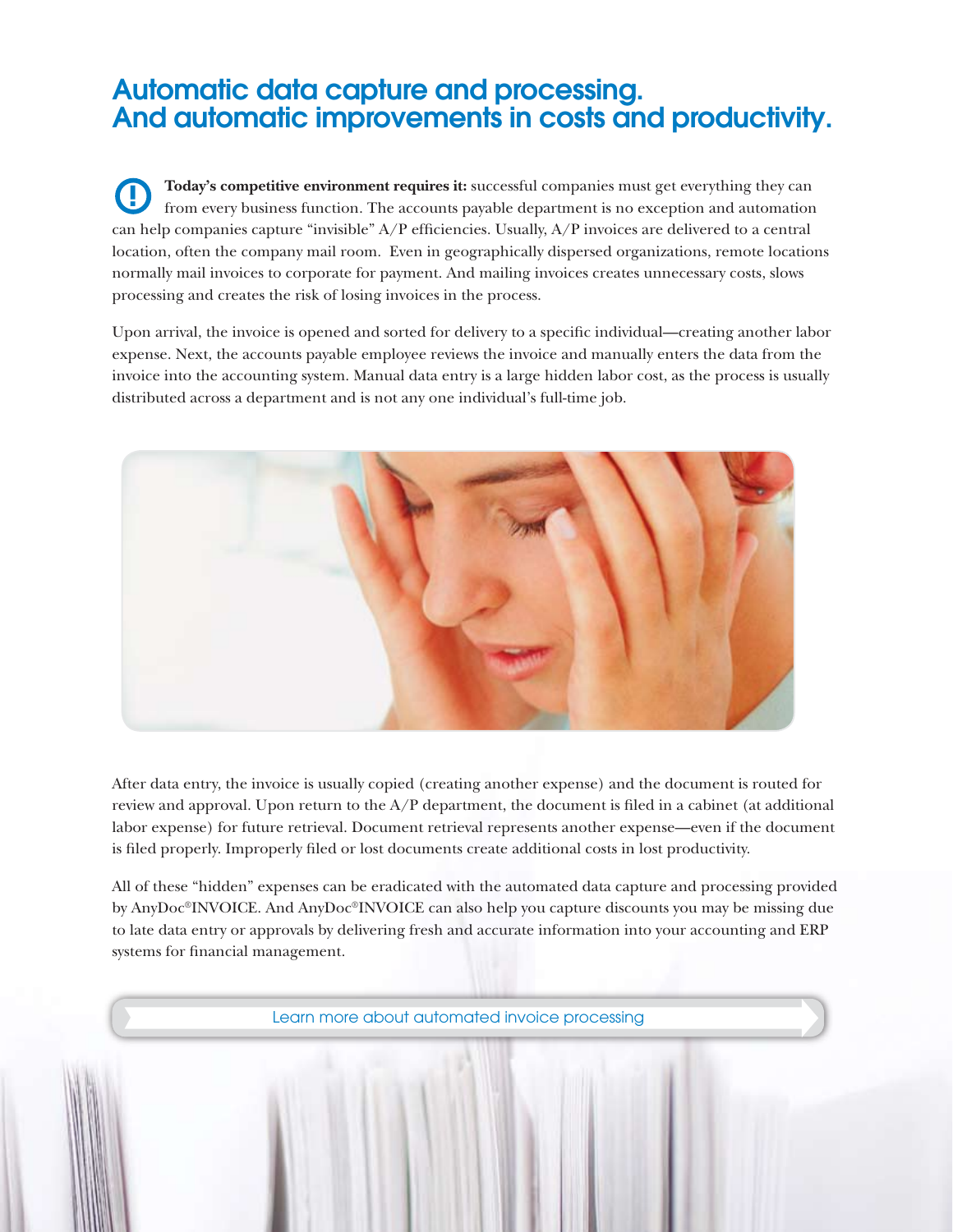## Impact your accounts payable bottom line. **Capture data from vendor invoices automatically.**

AnyDoc®INVOICE will dramatically improve the way your company processes incoming invoices. You will lower costs, process invoice information faster with less staff and take advantage of more early-pay discounts. No matter how many invoices you process—or where you process them—AnyDoc®INVOICE will minimize manual data entry and automatically capture and deliver accurate invoice data into your financial, enterprise content management, enterprise resource planning and document management systems.



With AnyDoc®INVOICE automation, managing your A/P process gets easier, too. It's easier to find past invoices with accurately indexed images in your document management system. Accounts payable clerks can focus on higher value-added tasks, such as resolving vendor invoice discrepancies. It becomes easier to monitor and control processing and payments with timely and accurate data delivered automatically. And your entire A/P department will accomplish more in less time.

**AnyDoc®INVOICE will drive automation and efficiency through your A/P process**—and tackle the issues that inflate costs and slow productivity.

## **These issues include:**

| $\rightarrow$ | Manually sorting documents               | $\rangle$     | Keying data manually into one or more backend systems             |
|---------------|------------------------------------------|---------------|-------------------------------------------------------------------|
| $\rightarrow$ | Miskeying invoice data                   | $\rightarrow$ | Physically routing documents through an organization for approval |
| $\rightarrow$ | Making copies of invoices                | $\rightarrow$ | Completing a two-way match of invoices to purchase orders         |
| $\rightarrow$ | Missing out on early-pay discounts       | $\rightarrow$ | Filing and retrieving documents                                   |
| $\rightarrow$ | Paying the same invoice more than once ! | $\rightarrow$ | Locating lost or misfiled invoices                                |

pg. 2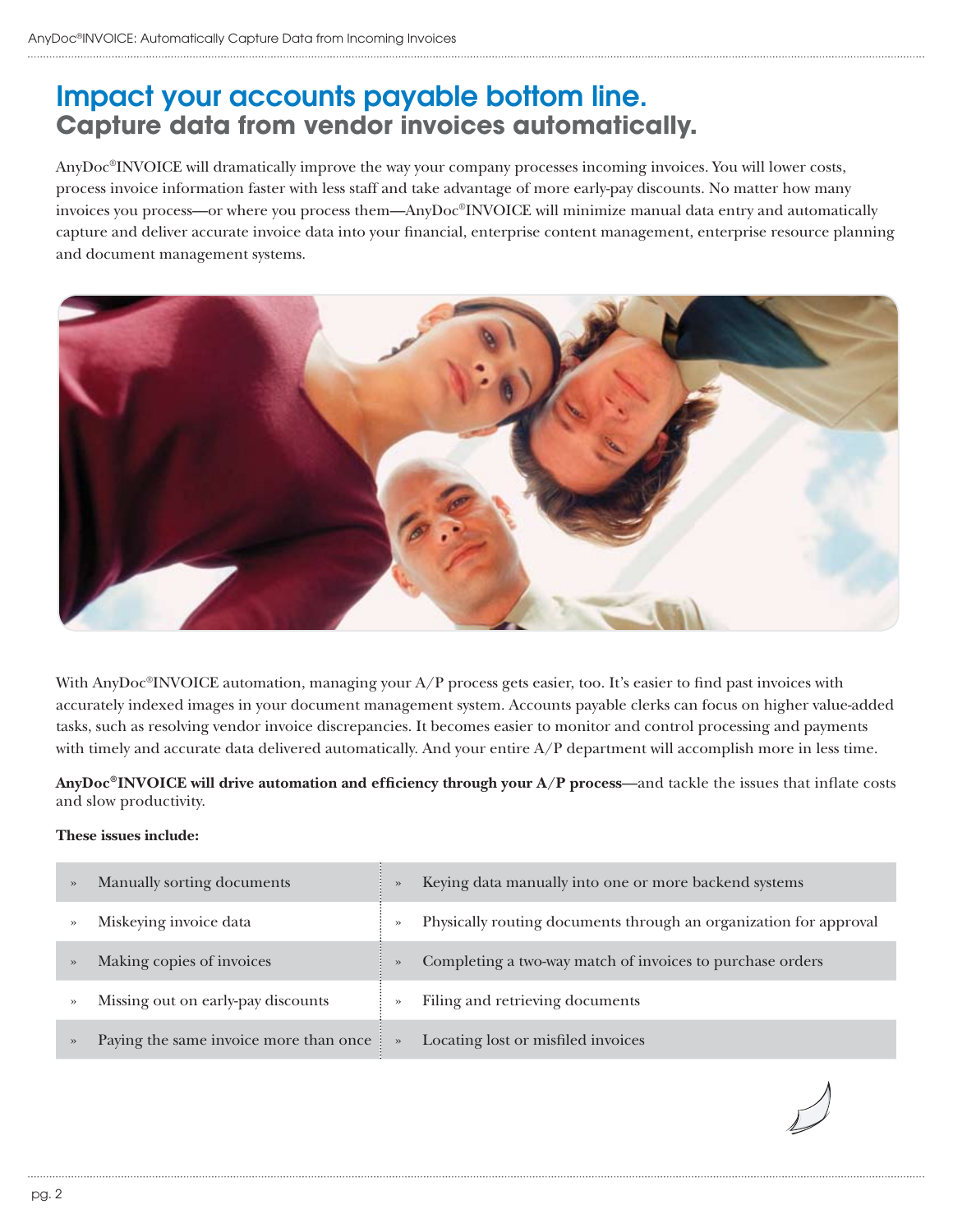# The AnyDoc®INVOICE difference:

## **Freeform invoice data capture with AnyApp™ technology.**

"...automatically and rapidly scan the entire invoice...

As part of the AnyDoc®INVOICE solution, AnyApp technology developed by AnyDoc Software provides a better way to capture the data that appears on all your invoices—such as vendor ID numbers, or total amount due—but are found in different locations in each invoice format. You simply define the data attributes you need to capture, such as "amount due," or "PO number." Then AnyDoc®INVOICE automatically and rapidly scans the entire invoice to find any variation or combination of keywords to locate the data you need. And, AnyDoc®INVOICE will remember where it found the data the next time that vendor's invoice appears again, making data capture even more efficient.

**ASSISSIN** 

## **AnyDoc®INVOICE eliminates the typical A/P process pains...**

- Paper-intensive manual processing
- High cycle time
- High labor costs
- Lost or misfiled documents
- High number of vendor inquiries
- High disaster risk

## **AnyDoc®INVOICE accommodates your accounting processes and rules—not the other way around.**

Hundreds of built-in rules can be implemented with point-and-click ease, or you can define your own, such as:

- Checking subtotal math *(quantity x price balanced to the extended price)* »
- Checking columnar math *(extended price + tax + shipping + other fees balanced to the invoice amount)* »
- Two-way matching between purchase order and an invoice »
- Validating purchase orders and guard against duplicate payments »
- Ensuring dates are in a valid date range »
- » Verifying vendors terms match negotiated agreements
- Confirming proper tax allocation »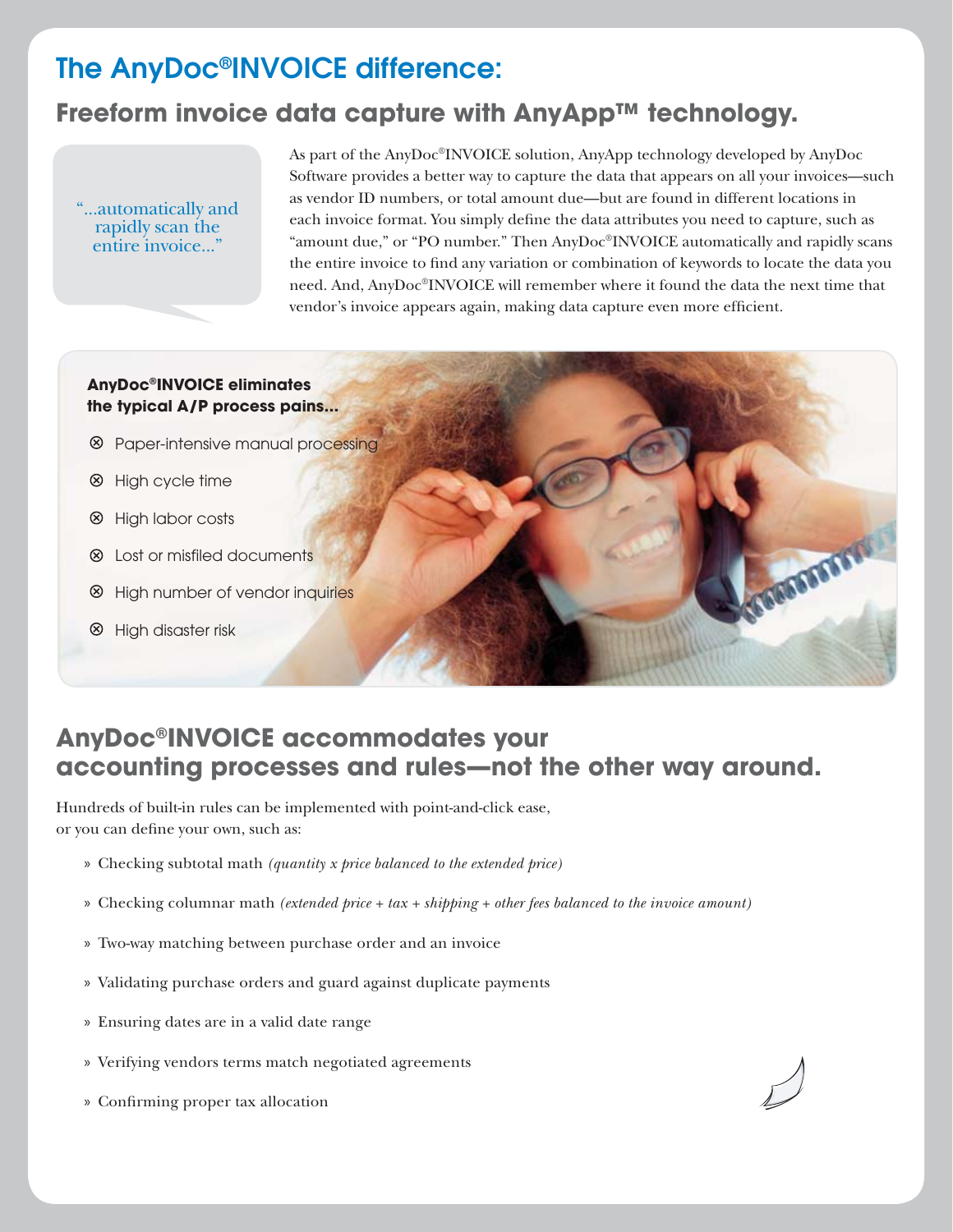# The Benefits



### **Improve cash flow cycle management**

With accurate data arriving in your financial database sooner, its easier to execute payments according to your financial goals, including taking advantage of early-payment terms. Invoices, including line-item details, are automatically matched to purchase orders via table-lookup into your financial system, helping invoice data move to the approval process much faster. At the end of each month, you accrue fewer payables at month-end because automation has removed many of the delays associated with getting data into your financial systems for approval.

#### **Increase invoice data accuracy**

While most organizations do a good job inputting accurate invoice data, manual processing invites the potential for human errors—creating inaccurate payments and lower productivity. Inaccurate invoice data means that A/P clerks have to investigate the error, correct it and possibly reprocess payments. But AnyDoc®INVOICE automatically delivers the most accurate data possible.

## **Capitalize on early pay discounts**

Automated data capture speeds the flow of invoice data into your financial systems. And automated two-way matching of invoices and line-item details to purchase orders catches discrepancies immediately, allowing for fast human review and verification. As a result, your accounts payable process moves faster without sacrificing control, allowing you to capitalize on early-pay discount terms.

#### **Reduce manual data entry costs**

Automated data capture eradicates up to 75% of an often-hidden labor cost: data entry. Because data entry is often dispersed across your department, with each team member performing a portion of the data entry, the costs and reduced productivity can go unnoticed. But once manual data entry is nearly eliminated, the improvements in speed and effectiveness are dramatic and obvious.

## **Shape AnyDoc®INVOICE around your business rules**

AnyDoc®INVOICE works with your business rules to verify invoice data just as your A/P clerks do now—but far faster. Exception rules alert operators to specific invoice discrepancies. For example, if you have negotiated payment terms of net 60 with a vendor, and that vendor's invoice shows net 30, AnyDoc®INVOICE can match the vendor's terms against what is stored in your database. Discrepancies can flag the data field for review by an A/P clerk or supervisor—or automatically replace it with the correct terms tied to that vendor.

## **Automate accounting distribution of your line-item charges**

AnyDoc®INVOICE can automatically assign general ledger codes to your invoice line-item charges, either via a default vendor code, or by matching codes from corresponding purchase order data in your financial system. For faster manual code distribution, AnyDoc®INVOICE can provide a quick-reference drop-down list.

 $\bigwedge$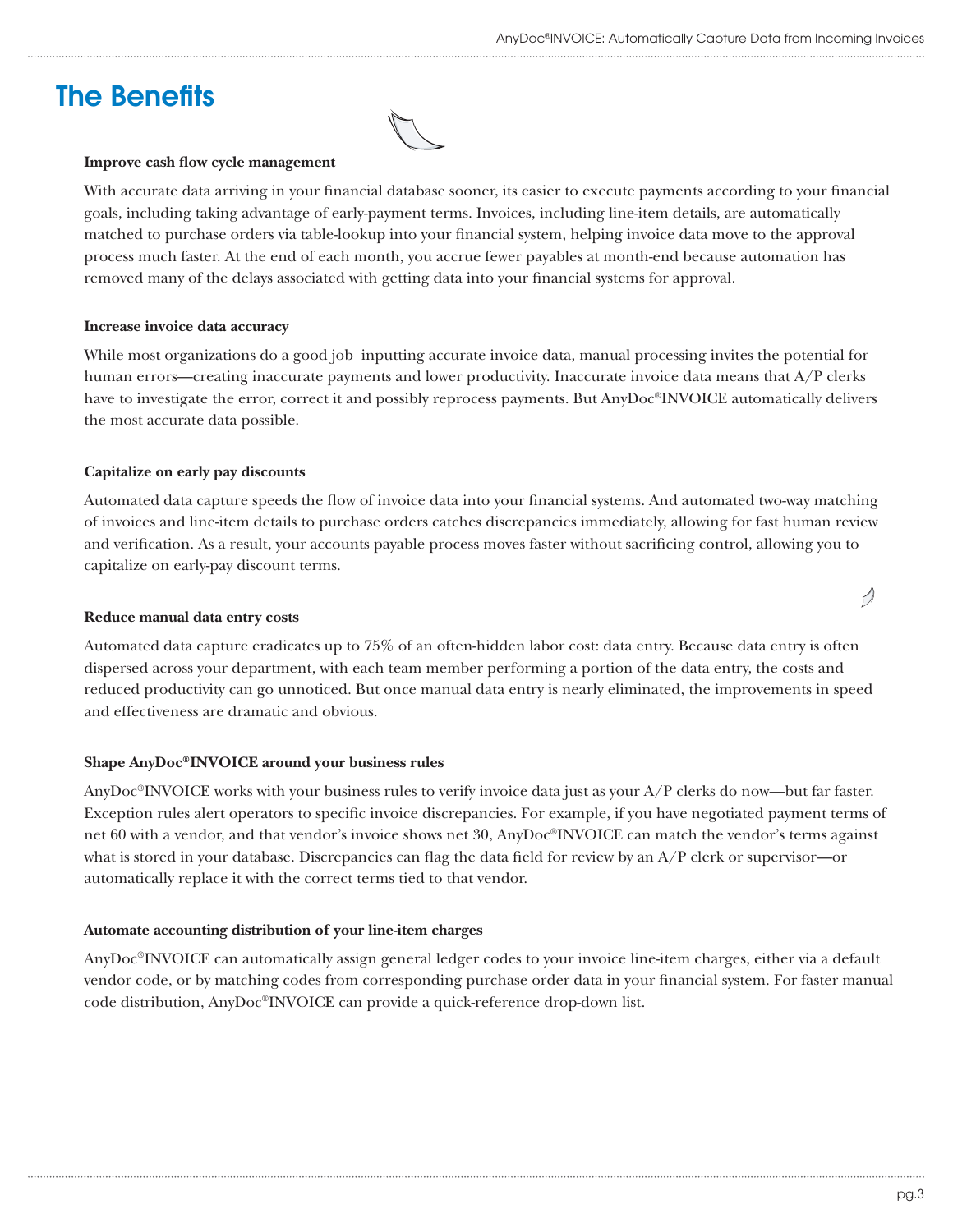# The Process

## **AnyDoc®INVOICE is designed to automate and streamline the capture and delivery of accounts payable invoice data into your financial or ERP system.**

This includes all the data you need to capture, including vendor ID numbers, invoice dates, purchase order numbers, lineitem descriptions and charges, payment terms, shipping charges, taxes and more. As a result, invoice information, payment approvals and accounting reports can move through your organization faster and at dramatically lower costs. And you won't have to wait to start seeing results: AnyDoc®INVOICE installs within three to five days on average.

With AnyDoc<sup>®</sup>INVOICE, greater efficiency starts the moment invoices reach your facility. Documents can be scanned right out of the envelope—from the mailroom, a central location or remote locations across town or around the world (with the optional AnyDoc®CAPTUREit module for distributed capture).

"...many organizations spread data entry across a wide range of employees, disguising the costs and the loss of productivity."

And with the optional CAPTUREit module, you can eliminate the postage and long distance telephone costs associated with mailing or faxing invoices to a central location for scanning. Instead, your remote locations can scan invoices and securely submit images for centralized processing via the Internet—whether that means scanning and emailing just a few invoices on-the-fly, or performing full invoice batch scanning with automated image delivery according to your schedule.

With the best image in place, AnyDoc®INVOICE nearly eliminates another, often hidden cost—manual data entry. Some organizations have employees dedicated to keying data

from paper documents into backend systems. Many other organizations spread data entry across a wide range of employees, disguising the costs and the loss of productivity. With AnyDoc®INVOICE, companies can reassign those employees to highervalue tasks. The results of automation are dramatic and obvious.

AnyDoc®INVOICE automatically captures the data you need—invoice amounts, purchase order numbers, vendor ID numbers and more. All headers, summary and line-item details can also be captured.

Once captured, data are automatically validated. And AnyDoc®INVOICE's automated table lookup feature can automatically verify purchase order numbers against information in your financial database to ensure accuracy.

Once information has been captured, validated and verified, data and images are ready for automatic transfer to your backend systems—on your schedule.

AnyDoc®INVOICE automatically prepares invoice images for indexing in your document management system. You can attach the data fields of your choosing, such as a Vendor ID number, to invoice images for accurate indexing and quick access from your ERP or document management system.

"AnyDoc®INVOICE automatically prepares invoice images for indexing..."

Using AnyDoc®EXCHANGEit, output can be directed to your financial database, ECM, ERP, document management and/or workflow systems. Data can flow to multiple destinations

without increasing anyone's workload. With accurate invoice information delivered faster, your

organization can start the approvals process sooner, providing substantial competitive advantages in reduced labor costs, higher productivity, improved vendor relations and capitalization on negotiated payment terms.

AnyDoc®INVOICE also provides the ability to review the work of your A/P clerks. With the AUDITOR module, you can spot-check specific data fields captured from your invoices, or review everything that an operator has processed. You can also compare the data or batch before and after it has been verified by an operator to check for accuracy.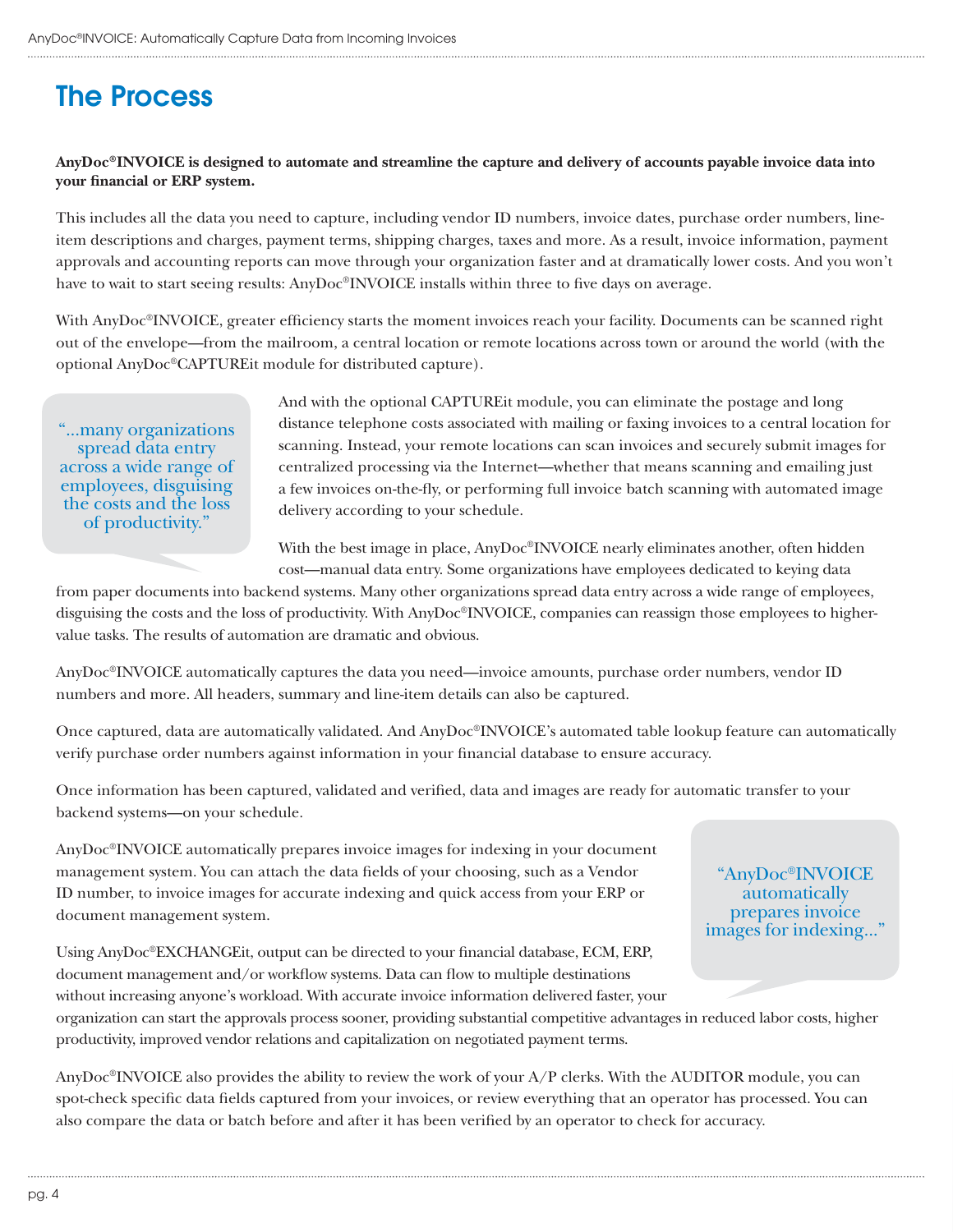# AnyDoc®INVOICE Process

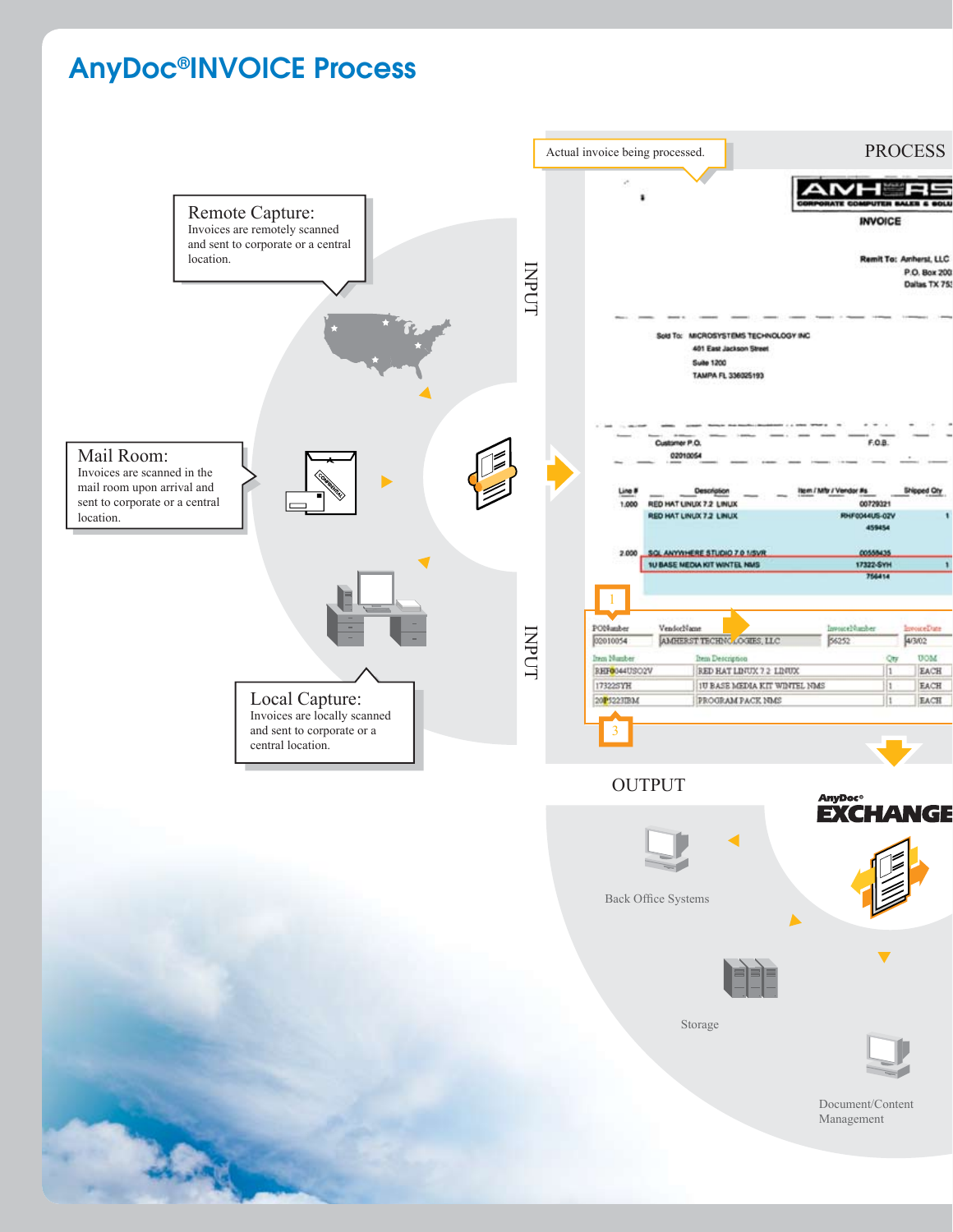

## A Closer look





| Extended cost<br>4<br>calculation. | 5                                                                       | GL Account lookup<br>and/ or validation       |                                     |                        |       |  |
|------------------------------------|-------------------------------------------------------------------------|-----------------------------------------------|-------------------------------------|------------------------|-------|--|
| C<br>Extended Cost                 |                                                                         | GL Code Descri                                |                                     |                        |       |  |
| 50.82<br>ć                         | 65701                                                                   | SOF.                                          |                                     |                        |       |  |
| 304.32<br>ć                        | 6                                                                       |                                               |                                     |                        |       |  |
| 830.74<br>۰                        |                                                                         | Value Not Found In Table gloodes.codes.GLCode |                                     |                        |       |  |
|                                    | <b>Jan Belows Lewis County</b><br><b>Miladolph Internet Audi Answer</b> |                                               | ARTISTER<br><b>BREADWAY</b><br>chia | mar.                   | Not 1 |  |
|                                    | <b>Original Value</b>                                                   |                                               |                                     | Change To<br>$(1 - 1)$ |       |  |
|                                    | <b>GLCode</b>                                                           | Description                                   | Company Code                        | Deptil                 |       |  |
|                                    | 60501                                                                   | Travel                                        | 14                                  | 622                    |       |  |
|                                    | 61000<br>62001                                                          | Freight and Pectage<br>Pinting                | 15<br>11                            | 423<br>233             |       |  |
|                                    | 62501                                                                   | <b>Building Repairs</b>                       | 12                                  | 456                    |       |  |
|                                    | 62502<br>64514                                                          | <b>Furnisee Report</b><br>Tech Services       | 13                                  | 789<br>124             |       |  |
|                                    | 65701                                                                   | Solimare                                      | $\frac{16}{17}$                     | 125                    |       |  |
|                                    |                                                                         |                                               | <b>Accept Change</b>                | Query                  | Help  |  |

Price

50.820

304.320

Extended Cost

50.82

304.32

830.74

OUTPUT  $\blacktriangleright$ 

XML | ODBC | ASCII | EDI | NSF

ERP

Databases

<u>it</u>

www.anydocinvoice.com